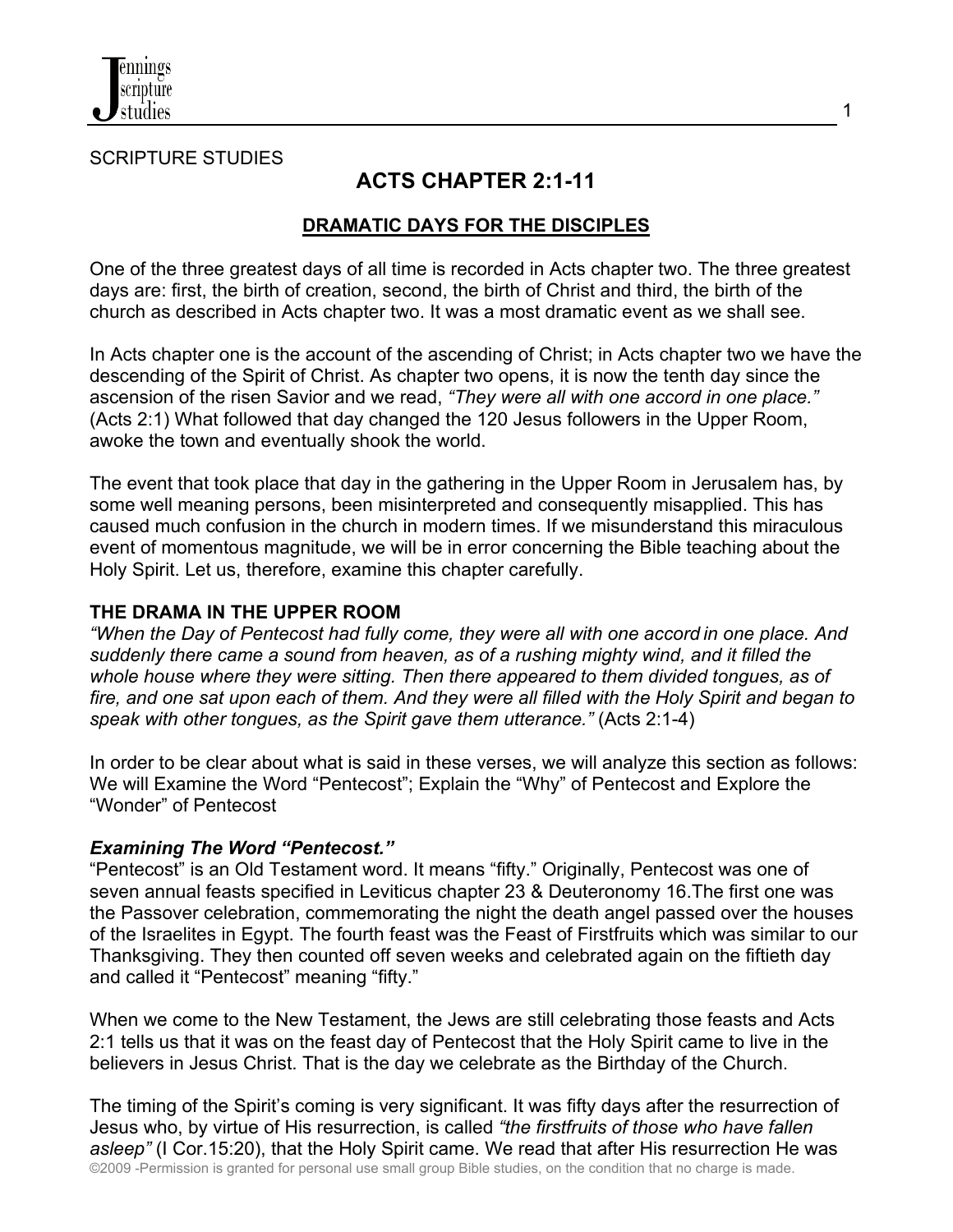

seen for forty days by His disciples before He ascended back to heaven (Acts 1:3). Then one-hundred twenty of His followers gathered in the Upper Room, in obedience to Jesus' command, waiting for the promised appearance of the Holy Spirit (Acts 1:4,5) Who came on the day of the Pentecost Feast, ten days later. There are more interesting details surrounding this event; however, it is sufficient to note, for the purposes of this study, that the word "Pentecost" simply means "fifty."

### *Exploring The "Why" of Pentecost.*

From the Christian's viewpoint, Pentecost means:

#### 1) *The fulfillment of prophecy.*

Peter, in the sermon he preached on the Day of Pentecost, explained the "why" of the happenings on the Day of Pentecost. (Acts 2:14-21) Basically he said, "This is that which was spoken by the prophet Joel." What did Joel say? The prophet Joel wrote: *" And it shall come to pass afterward That I will pour out My Spirit on all flesh; Your sons and your daughters shall prophesy, Your old men shall dream dreams, Your young men shall see visions. And also on My menservants and on My maidservants I will pour out My Spirit in those days."*  (Joel 2:28, 29)

#### 2) *The result of a promise.*

Standing upon the hilltop from which He ascended back to His Father, Jesus had said, *"tarry in the city of Jerusalem until you are endued with power from on high."* (Luke 24:49) In Acts 1 Luke repeats the promise: *"He commanded them not to depart from Jerusalem, but to wait for the Promise of the Father, "which," He said, "you have heard from Me; for John truly baptized with water, but you shall be baptized with the Holy Spirit not many days from now."* (vs.4, 5)

Again, in acts 1:8 He said to them, *"you shall receive power when the Holy Spirit has come upon you; and you shall be witnesses to Me in Jerusalem, and in all Judea and Samaria, and to the end of the earth."* It is plain to see that the Holy Spirit's coming was in fulfillment of Jesus' promise, not the result of the disciples praying in the Upper Room!

#### 3) *The residency of the Holy Spirit.*

**\*** The Holy Spirit lives within every one who has experienced the new birth. In the Old Testament the Holy Spirit "came upon" certain persons, empowering them to do specific acts of service. At Pentecost the Holy Spirit came to live within believers. He is "*Christ in you, the hope of glory."* (Col.1:27)

Jesus said, *"I will pray the Father, and He will give you another Helper, that He may abide with you forever - the Spirit of truth, whom the world cannot receive, because it neither sees Him nor knows Him; but you know Him, for He dwells with you and will be in you. I will not leave you orphans; I will come to you."* (John 14:16-18)

#### **\*** The Holy Spirit is a gift.

Jesus said, *"I will pray the Father, and He will give you another Helper…."* (John 14:16). Peter, defending his ministry to Gentiles in Joppa to the Jewish Christian leaders in Jerusalem, said: *"The Holy Spirit fell upon them, as upon us at the beginning. Then I*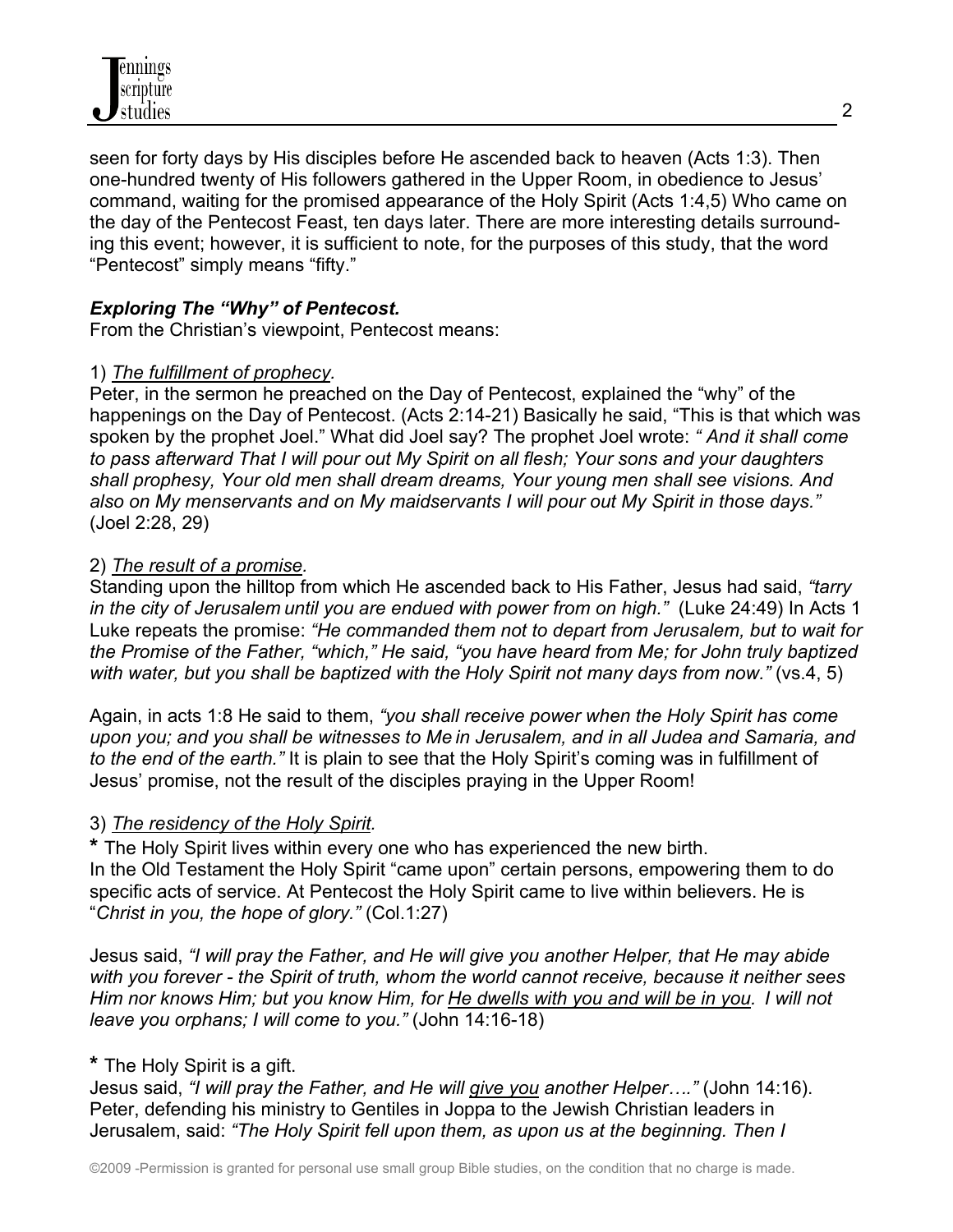*remembered the word of the Lord, how He said, 'John indeed baptized with water, but you shall be baptized with the Holy Spirit.' If therefore God gave them the same gift as He gave us when we believed on the Lord Jesus Christ, who was I that I could withstand God?"* (Acts 11:15-17)

**\*** The Holy Spirit is a permanent gift.

Jesus said, *"I will pray the Father, and He will give you another Helper, that He may abide with you forever…."* (John 14:16)

4) *The formation of the Body of Christ, the Church.* 

- The church is called the *"body of Christ*" - Rom.12:5; I Cor. 12:27; Eph.4:12, etc.

- The Holy Spirit is the life of that Body: *"For by one Spirit we were all baptized into one body—whether Jews or Greeks, whether slaves or free—and have all been made to drink into one Spirit."* (I Cor.12:13) Also, *"…. in whom you also are being built together for a dwelling place of God in the Spirit."* (Eph.2:22)

# *Explaining The "Wonder" Of Pentecost.*

As we explain the wonder of Pentecost, let us be careful not to read into it that which is not there and to read out of it only that which is clearly stated there.

1) *Consider What They Sensed With The ear.*

*"And suddenly there came a sound from heaven, as of a rushing mighty wind, and it filled the whole house where they were sitting."* (Acts 2:2 nkjv; nasb; kjv)

*" Suddenly a sound like the blowing of a violent wind came from heaven and filled the whole house where they were sitting."* (Acts 2:2 niv)

*"Without warning there was a sound like a strong wind, gale force—no one could tell where it came from. It filled the whole building."* (Acts 2:2 *The Message*)

What did the 120 in the Upper Room hear? They heard *"a sound."* What did it remind them of? "*a rushing mighty wind"* (nkjv; nasb; kjv) – "*a violent wind"* (niv) – "*a strong wind"* (*The Message*)

Wind is a symbol of the Holy Spirit. Jesus used that symbolism in John 3:8 when talking with Nicodemus. But, what filled the house where they were meeting? Wind or sound? The sound filled the whole building. Verse 5 confirms that it was "sound" and not "wind" for people on the outside heard it and came to the meeting place: *"And there were dwelling in Jerusalem Jews, devout men, from every nation under heaven. And when this sound occurred, the multitude came together…."*

# 2) *Consider what they saw with the eye.*

*"Then there appeared to them divided tongues, as of fire, and one sat upon each of them."*  (Acts 2:3 nkjv)

*"And there appeared unto them cloven tongues like as of fire, and it sat upon each of them."* (Acts 2:3 kjv)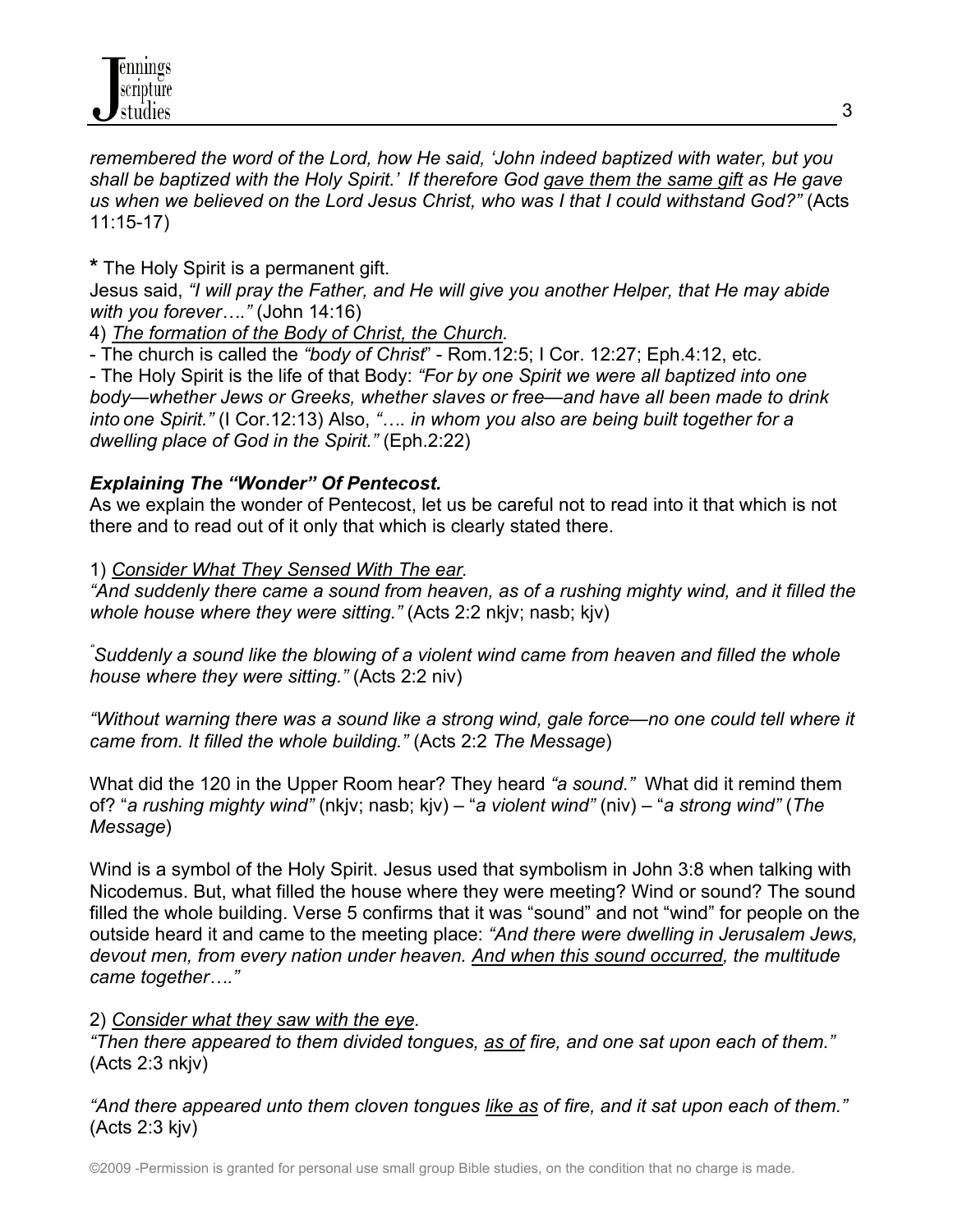*"And there appeared to them tongues as of fire distributing themselves, and they rested on each one of them."* (Acts 2:3 nasb)

*"They saw what seemed to be tongues of fire that separated and came to rest on each of them."* (Acts 2:3 niv)

In each of the above scriptures, the glow that appeared on the heads of those assembled is described "as of fire", "like fire" or "seemed to be" fire. It is not said that it was actually fire. Fire, or the appearance of fire, is indicative of the presence of God throughout the Bible. It is also a symbol of the Holy Spirit. Forked, fire-like flashes appeared upon the heads of those present representing the presence of the Holy Spirit.

Up to this point all the action had taken place in the gathering of the Christians who were assembled, awaiting the fulfillment of the promise by Jesus that "*you shall be baptized with the Holy Spirit not many days from now."* (Acts 1:5) However, when the Holy Spirit came, the disciples spilled out into the street! The scene shifted from the house to the street.

### **THE DRAMA DOWN ON THE STREET**

*"And they were all filled with the Holy Spirit and began to speak with other tongues, as the Spirit gave them utterance. And there were dwelling in Jerusalem Jews, devout men, from every nation under heaven. And when this sound occurred, the multitude came together, and were confused, because everyone heard them speak in his own language. Then they were all amazed and marveled, saying to one another, "Look, are not all these who speak Galileans?*  And how is it that we hear, each in our own language in which we were born?" (Acts 2:4-8)

It is imperative that we pay close attention to what is written in these verses. The following questions will help us discern what transpired:

### **\*** *Who heard what was spoken?*

A list of foreigners who had come to Jerusalem to celebrate the Passover Festival follows: *"And how is it that we hear, each in our own language in which we were born? Parthians and Medes and Elamites, those dwelling in Mesopotamia, Judea and Cappadocia, Pontus and Asia, Phrygia and Pamphylia, Egypt and the parts of Libya adjoining Cyrene, visitors from Rome, both Jews and proselytes, Cretans and Arabs—we hear them speaking in our own tongues the wonderful works of God."* (Acts 2:8-11)

There are at least 15 named groups, all of whom spoke a different dialect. Verse 6 says, *"every man heard them speak in his own language."* The Greek word translated "language" is "dialektos" from which we get our English word "dialect." Notice that the word "tongues" and "language" are used interchangeably in verses eight and eleven.

#### *\* Who spoke*?

Verse 7 tells us that they were Galileans. *"Look, are not all these who speak Galileans?*" The people who heard the Christians speaking that day were amazed that Galileans could speak other languages, the various heart languages of those who were visiting from other areas.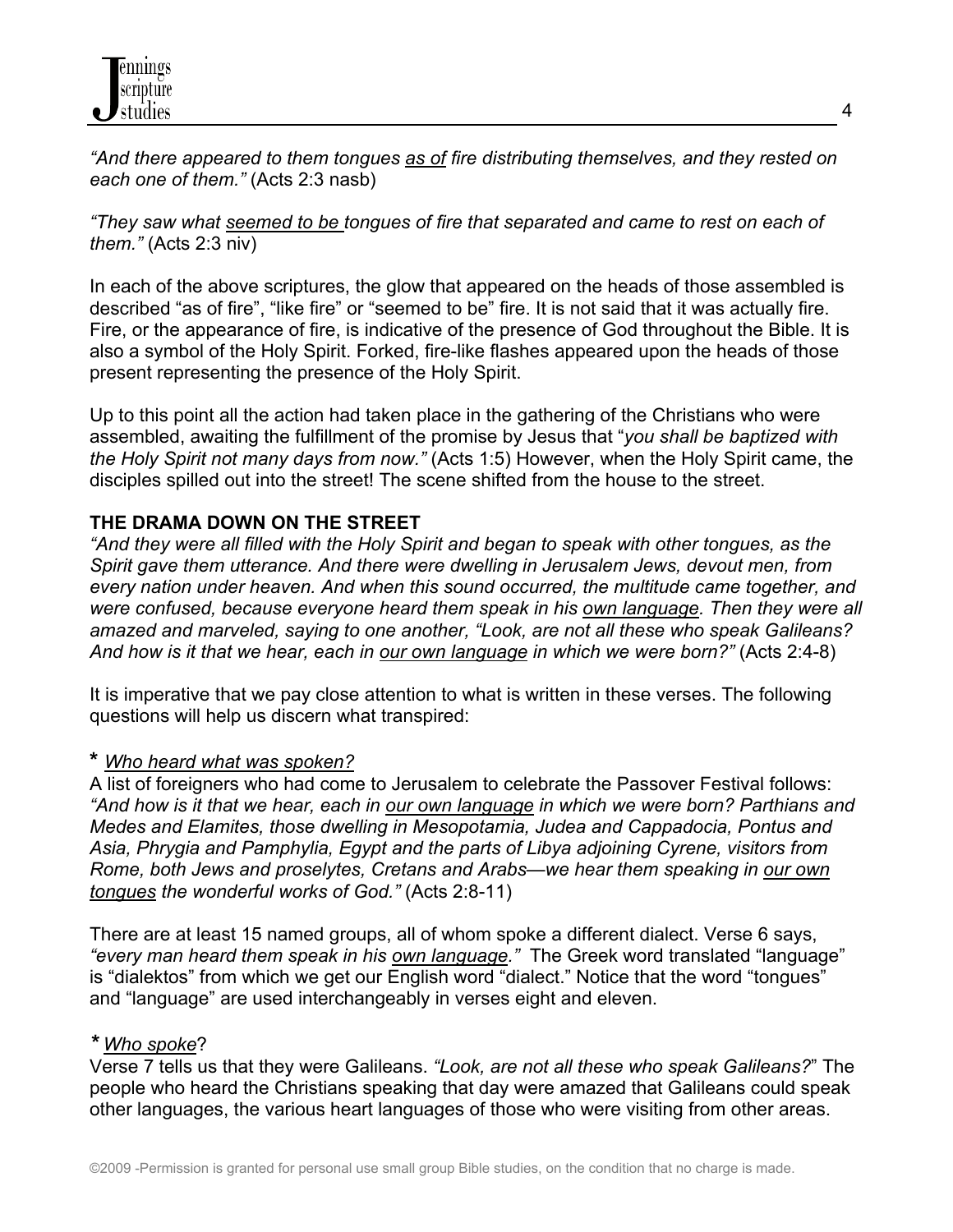**\****How could they do that*? Verse four tells us that they *"began to speak with other tongues, as the Spirit gave them utterance."* The Greek word for "utterance" used in verse four means "the ability to enunciate plainly." The Holy Spirit temporarily gave these early believers the ability to speak a language that they had never learned and that they did not know! This is the miracle of Pentecost that has been so abused.

#### **\*** *What are the reasons for this phenomenal development?* They were given this ability for several reasons:

*One*, to credentialize these believers before the unbelieving public; *Two,* in order to testify to all the visitors in the city of the Good News as it is in Jesus Christ; *Three*, to demonstrate the power of Christianity in the days after the resurrection of Jesus; *Four*, as a tool for evangelism. All these visitors were going to scatter to the four winds after the Pentecost Festival and could carry this brand new message to their own area.

These are some of the designs of divine genius behind this Pentecostal phenomenon of speaking a language that they had never learned. Today, cross-cultural missionaries must learn the languages of those to whom they are going, just one evidence that the miraculous ability to speak an unknown language was temporary.

It must be said that they did not speak gibberish; they did not speak an "angelic language" as I have heard some assert. The unbelieving sinners, the crowd to which the Christians witnessed that day said, "*how is it that we hear, each in our own language in which we were born?"* (Acts 2:8)

The ability to speak in an unlearned language was the first gift to appear and the first to disappear. It was not universal and it was not permanent. Its purpose was temporary. It was a sign to unbelievers. It was not given for the enjoyment of believers nor to prove that a believer was saved or possessed the Holy Spirit.

I Corinthians 14:21-22 states: *"In the law it is written: "With men of other tongues and other lips I will speak to this people; And yet, for all that, they will not hear Me," says the Lord. Therefore tongues are for a sign, not to those who believe but to unbelievers…"*

Pentecost can never be repeated. It would be just as impossible to have another Pentecost as it would be to repeat the Incarnation of Christ. The Holy Spirit comes into the believer to stay: *"He will abide with you forever."* (John 14:16)

The modern-day emphasis that we see in some quarters of Christianity, is a revelation of the misunderstanding and/or misapplication of scripture, a display of carnality revealing a selfish desire to enjoy some extra-biblical emotional experience and which neither edifies the seeker nor glorifies the Savior. The emphasis is more upon the experience than upon the effect.

# **SUMMATION**

What does the coming of the Holy Spirit on Pentecost mean to me today? It means: